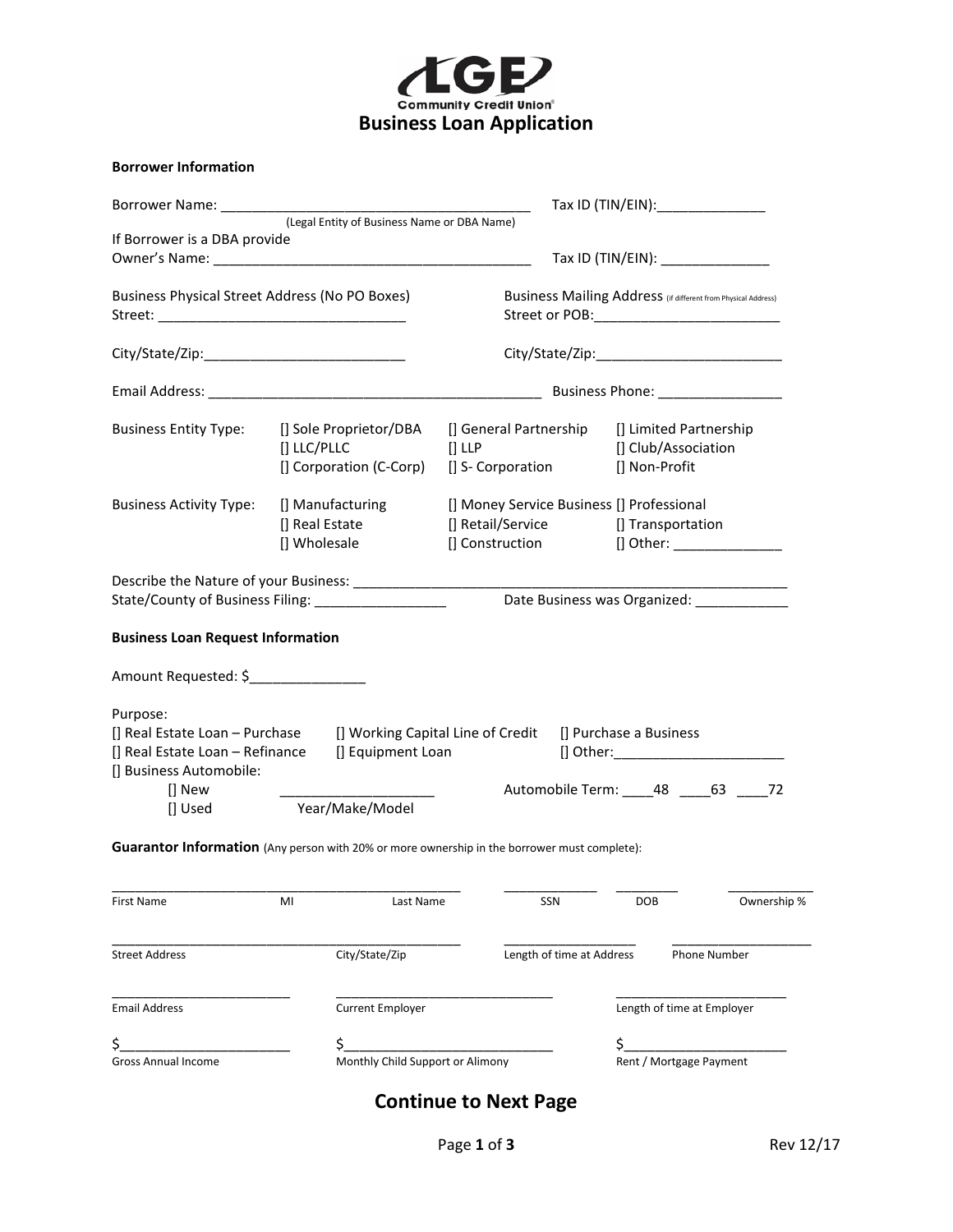

**Guarantor Information** (Any person with 20% or more ownership in the borrower must complete):

| First Name                 | MI | Last Name                                                                                                 | SSN                        | DOB                     | Ownership %                   |  |  |
|----------------------------|----|-----------------------------------------------------------------------------------------------------------|----------------------------|-------------------------|-------------------------------|--|--|
| <b>Street Address</b>      |    | City/State/Zip                                                                                            | Length of time at Address  |                         | <b>Phone Number</b>           |  |  |
| <b>Email Address</b>       |    | <b>Current Employer</b>                                                                                   |                            |                         | Length of time at Employer    |  |  |
| \$.                        |    |                                                                                                           |                            | \$                      |                               |  |  |
| Gross Annual Income        |    |                                                                                                           |                            |                         | \$<br>Rent / Mortgage Payment |  |  |
| <b>First Name</b>          | MI | Guarantor Information (Any person with 20% or more ownership in the borrower must complete):<br>Last Name | SSN                        | <b>DOB</b>              | Ownership %                   |  |  |
|                            |    |                                                                                                           |                            |                         |                               |  |  |
| <b>Street Address</b>      |    | City/State/Zip                                                                                            | Length of time at Address  |                         | Phone Number                  |  |  |
| <b>Email Address</b>       |    | <b>Current Employer</b>                                                                                   |                            |                         | Length of time at Employer    |  |  |
| \$_                        |    |                                                                                                           |                            |                         |                               |  |  |
| Gross Annual Income        |    | Monthly Child Support or Alimony                                                                          |                            |                         | \$<br>Rent / Mortgage Payment |  |  |
|                            |    | Guarantor Information (Any person with 20% or more ownership in the borrower must complete):              |                            |                         |                               |  |  |
| First Name                 | MI | Last Name                                                                                                 | SSN                        | <b>DOB</b>              | Ownership %                   |  |  |
| <b>Street Address</b>      |    | City/State/Zip                                                                                            | Length of time at Address  |                         | Phone Number                  |  |  |
| <b>Email Address</b>       |    | <b>Current Employer</b>                                                                                   | Length of time at Employer |                         |                               |  |  |
| \$.                        |    |                                                                                                           |                            | \$                      |                               |  |  |
| <b>Gross Annual Income</b> |    | Monthly Child Support or Alimony                                                                          |                            | Rent / Mortgage Payment |                               |  |  |

# **Continue to Next Page**